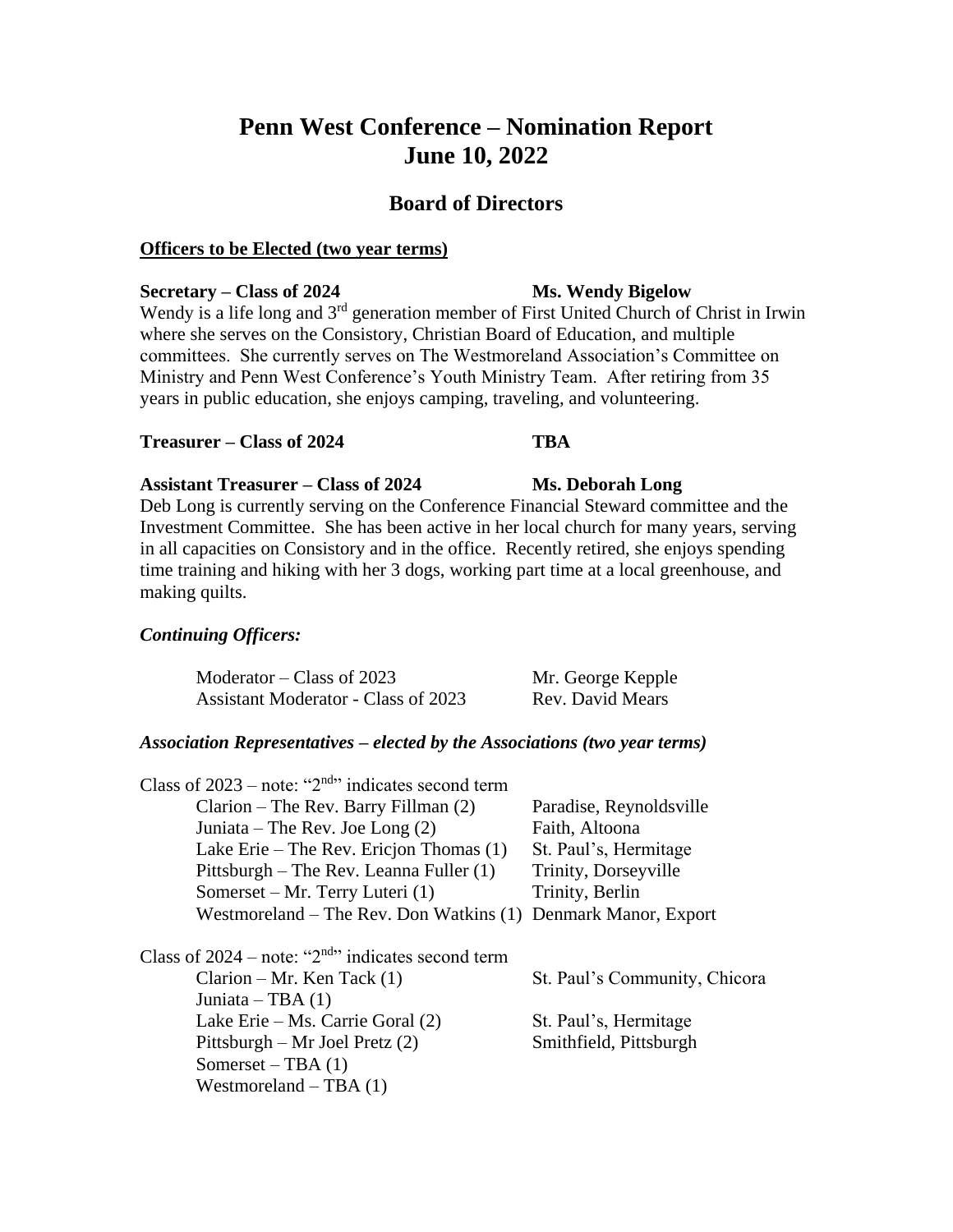# **General Synod Delegates** *An asterisk (\*) indicates that they are to be elected this year.*

### **Class of 2023**

Ms. Chelsea Lightbourn, Somerset Association 203 Royalwood Drive, Ebensburg, PA 15931 First, Ebensburg 814-410-7223; [Stardancer5678@msn.com](mailto:Stardancer5678@msn.com)

Rev. Judith Tobias, Westmoreland Association 1200 Holy Cross Dr., Monroeville PA 15146 St. John's, Larimer 412-926-0322; [jtobias@pts.edu](mailto:jtobias@pts.edu)

Ms. Tara Grgurich, Lake Erie Association 10906 Debra Dr., Meadville PA 16335 St. Paul's, Hermitage 724-866-5422; [grgurite@gmail.com](mailto:grgurite@gmail.com)

Mr. Douglas Hearn 414 Liberty St., Warren PA 16365 Emanuel, Warren (814) 723-1056; [hearndouglas@aol.com](mailto:hearndouglas@aol.com)

# **Class of 2025**

Ms. Chelsea Neatrour, Juniata Association\* 8810 King St. Clair Rd., Osterburg PA 16667 St. Paul's, Imler 814-977-2844; [ccneatrour@gmail.com](mailto:ccneatrour@gmail.com)

TBA, Clarion Association\*

TBA, Pittsburgh Association\*

TBA, Somerset Association\*

TBA, Westmoreland Association\*

# **Associate Delegates (Voice with no Vote)**

The Rev. Dave Mears (pending election as Moderator in June 2023) 3409 Woodcake Ct. Allison Park PA 15101 724-757-1922; dave.mears33@gmail.com